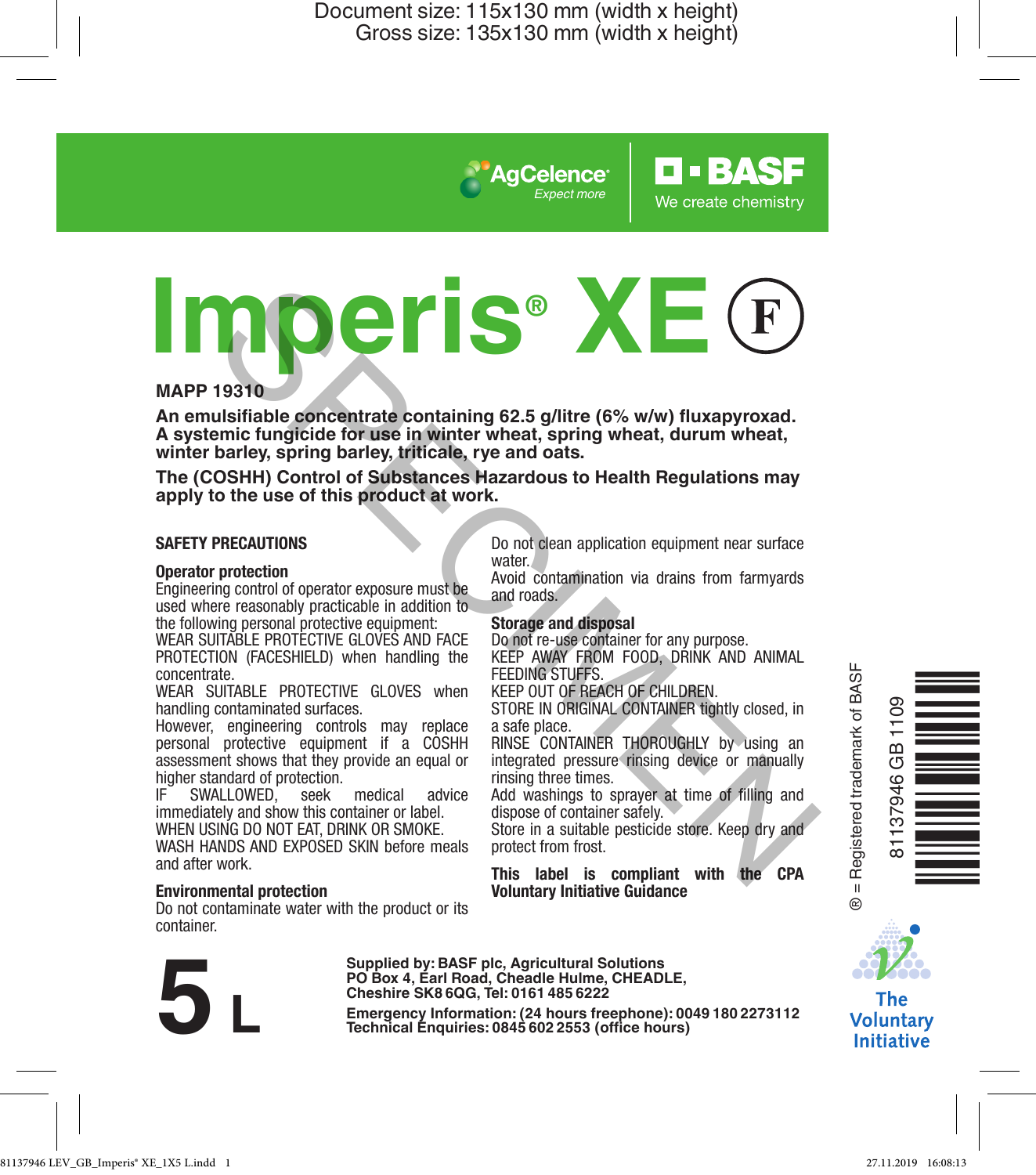# **Imperis® XE An emulsifiable concentrate containing 62.5 g/litre (6% w/w) fluxapyroxad. Warning Causes serious eye irritation. Harmful if inhaled. Suspected of causing cancer. Toxic to aquatic life with long lasting effects.** Wear protective gloves/protective clothing/eye protection/face protection. Obtain special instructions before use. IF IN EYES: Rinse cautiously with water for several minutes. Remove contact lenses, if present and easy to do. Continue rinsing. IF exposed or concerned: Get medical advice/ attention. Store locked up. Dispose of contents/container to a licensed hazardouswaste disposal contractor or collection site except for empty clean containers which can be disposed of as non-hazardous waste. Contains propanoic acid, 2-hydroxy-, 2-ethylhexyl ester, (2S)-. May produce an allergic reaction. **To avoid risks to human health and the environment, comply with the instructions for use.** Furnitued.<br>
ed of causing cancer.<br>
aquatic life with long lasting effects.<br>
redictive globes procedure colding/eye<br>
special institutions before use.<br>
SE: Rinse cautiously with water for<br>
incluses. Remove contact lenses, if

# **IMPORTANT INFORMATION**

**FOR USE ONLY AS AN AGRICULTURAL FUNGICIDE, as directed below:**

| <b>Crops</b>                                                                                                      | <b>Maximum individual</b> | <b>Maximum number of</b> | Latest time of                                                       |
|-------------------------------------------------------------------------------------------------------------------|---------------------------|--------------------------|----------------------------------------------------------------------|
|                                                                                                                   | dose                      | treatments               | application                                                          |
| Wheat (winter)<br>Wheat (spring)<br>Wheat (durum)<br>Triticale, Rye<br>Barley (winter)<br>Barley (spring)<br>0ats | 2.0 litres product/ha     | 2 per crop               | Up to and including<br>flowering (anthesis)<br>just complete (GS 69) |

### **READ THE LABEL BEFORE USE. USING THIS PRODUCT IN A MANNER THAT IS INCONSISTENT WITH THE LABEL MAY BE AN OFFENCE. FOLLOW THE CODE OF PRACTICE FOR USING PLANT PROTECTION PRODUCTS.**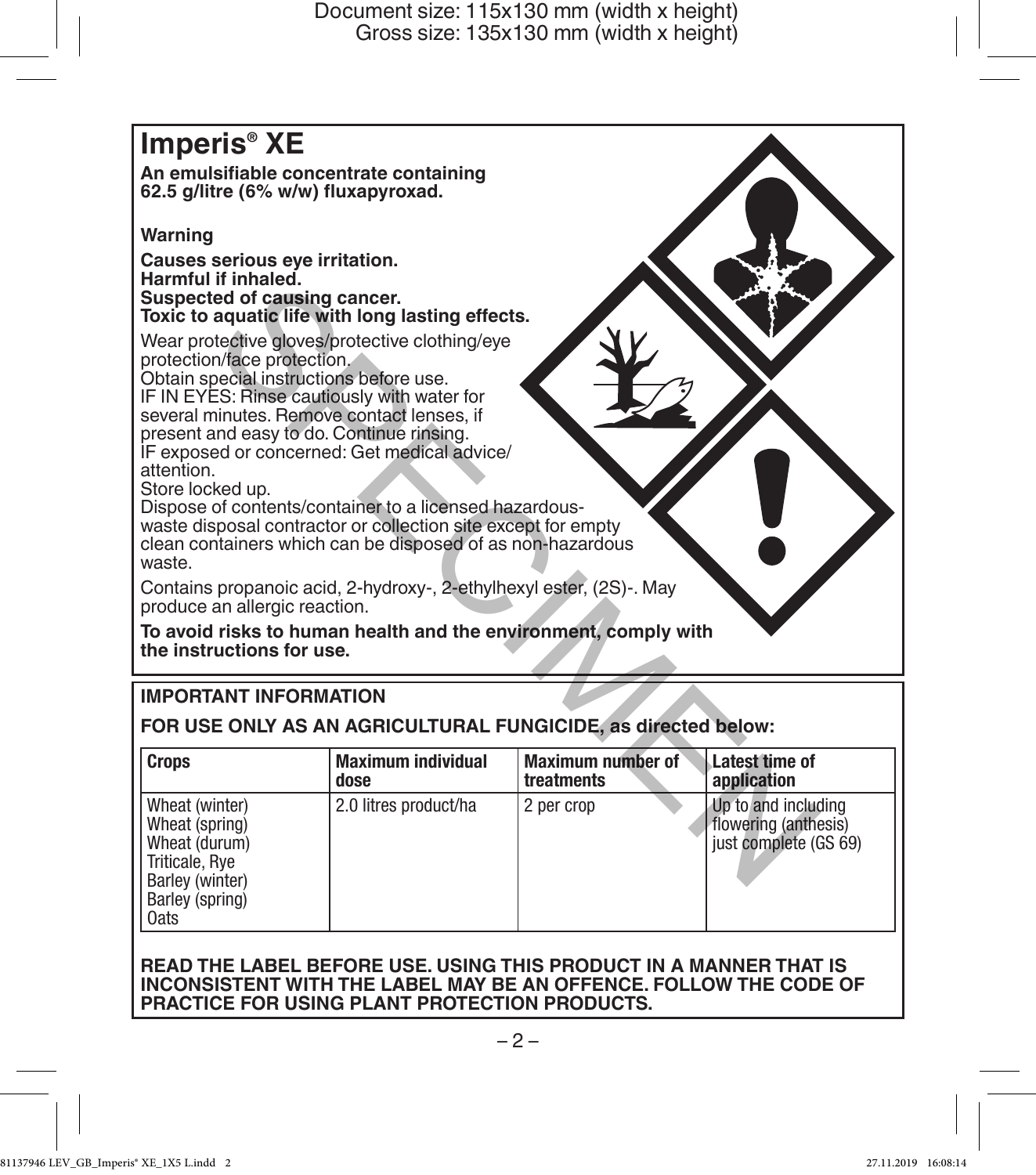# **DIRECTIONS FOR USE**

IMPORTANT: This information is approved as part of the Product Label. All instructions within this section must be read carefully in order to obtain safe and successful use of this product.

### **Restrictions/Warnings**

# **Disease control**

| Avoid spray drift on to neighbouring crops.<br>When applied to barley intended for malting, refer to the latest timing restrictions for<br>fluxapyroxad given by the British Beer and Pub Association.<br>After spraying, wash out sprayer thoroughly according to manufacturer's guideline<br>and dispose of washings and clean container according to DEFRA Code of Practice<br>and local authority quidelines. |                 |                        |                  |                         |                       |                |           |                  |  |  |
|-------------------------------------------------------------------------------------------------------------------------------------------------------------------------------------------------------------------------------------------------------------------------------------------------------------------------------------------------------------------------------------------------------------------|-----------------|------------------------|------------------|-------------------------|-----------------------|----------------|-----------|------------------|--|--|
| <b>Disease control</b>                                                                                                                                                                                                                                                                                                                                                                                            |                 |                        |                  |                         |                       |                |           |                  |  |  |
| Imperis XE is a fungicide with protectant and systemic properties for use in winter and<br>spring wheat, durum wheat, winter and spring barley, oats, rye and triticale for disease<br>control as summarised below.<br>In addition, when applied for disease control this product may increase green leaf area<br>retention of wheat, barley, rye and triticale.                                                  |                 |                        |                  |                         |                       |                |           |                  |  |  |
|                                                                                                                                                                                                                                                                                                                                                                                                                   | Winter<br>wheat | <b>Spring</b><br>wheat | Winter<br>barley | <b>Spring</b><br>barley | <b>Durum</b><br>wheat | <b>Oats</b>    | Rye       | <b>Triticale</b> |  |  |
| Septoria tritici                                                                                                                                                                                                                                                                                                                                                                                                  | C.              | C                      |                  |                         | C.                    | $\overline{a}$ | ۰         | C                |  |  |
| <b>Brown rust</b>                                                                                                                                                                                                                                                                                                                                                                                                 | C.              | C                      | C.               | $\Omega$                | $\mathsf{C}$          |                | C         | C.               |  |  |
| Yellow rust                                                                                                                                                                                                                                                                                                                                                                                                       | <b>MC</b>       | <b>MC</b>              | <b>MC</b>        | <b>MC</b>               | M <sub>C</sub>        |                | <b>MC</b> | <b>MC</b>        |  |  |
| Crown rust                                                                                                                                                                                                                                                                                                                                                                                                        |                 |                        |                  |                         |                       | C              |           |                  |  |  |
| Net blotch                                                                                                                                                                                                                                                                                                                                                                                                        |                 | ٠                      | C.               | C                       | ÷,                    |                | ٠         | ٠                |  |  |
| Rhynchosporium                                                                                                                                                                                                                                                                                                                                                                                                    |                 |                        | $\mathsf{C}$     | C                       |                       |                | C         |                  |  |  |
| Powdery mildew                                                                                                                                                                                                                                                                                                                                                                                                    | R               | R                      | R                | ٠                       | R                     | $\overline{R}$ | R         | R                |  |  |
| Tan spot                                                                                                                                                                                                                                                                                                                                                                                                          | R               | R                      |                  | $\overline{a}$          | $\mathsf{R}$          |                |           | $\overline{a}$   |  |  |
| $C = Full Control$                                                                                                                                                                                                                                                                                                                                                                                                |                 |                        |                  |                         |                       |                |           |                  |  |  |

 $C =$  Full Control MC = Moderate Control  $R =$  Reduction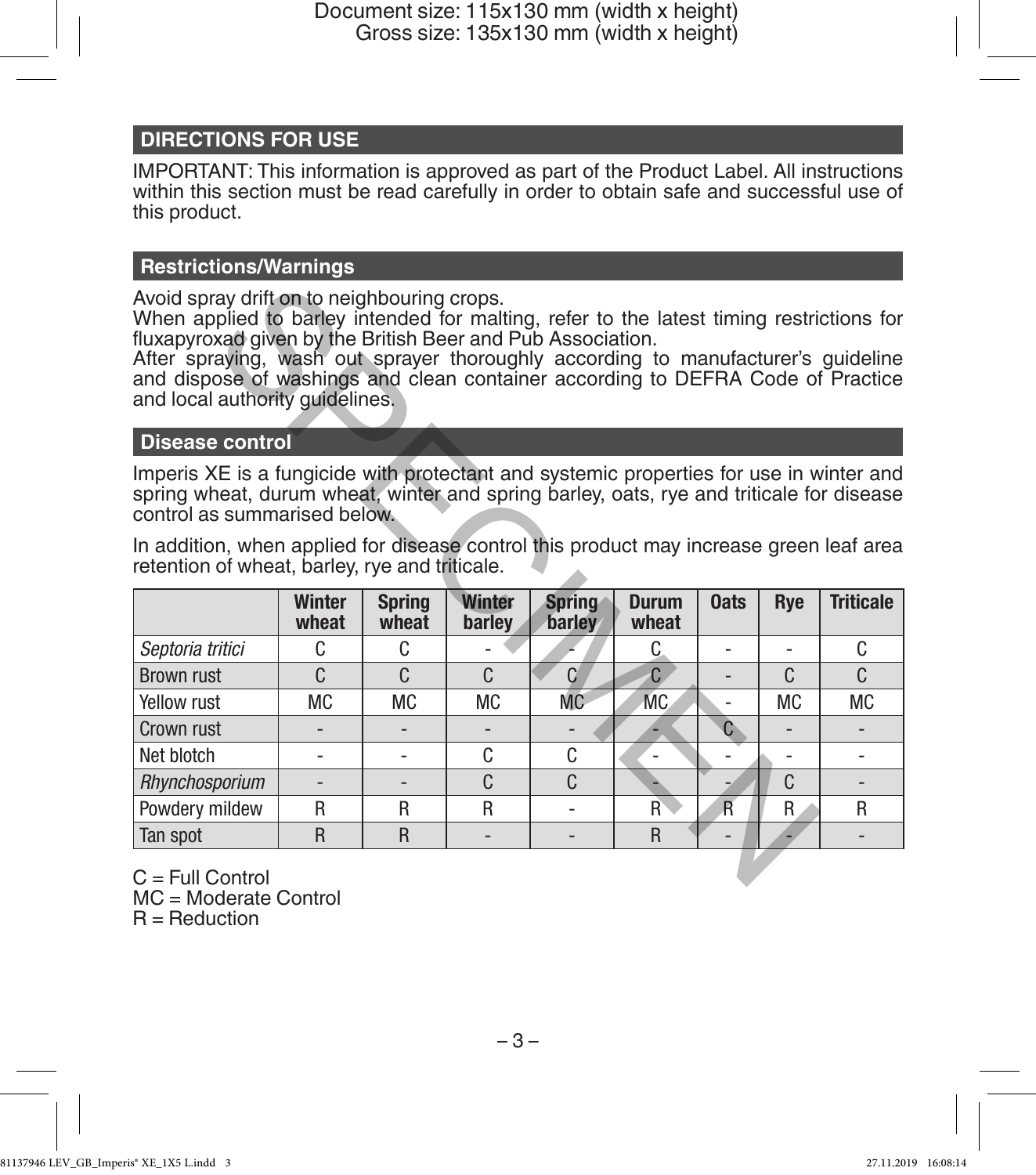## **Resistance Management**

In order to minimise risk of resistance development, Imperis XE should always be used in mixture with products with a different mode of action at a dose that will give robust control.

Imperis XE should be used in accordance with the instructions for use for the target diseases at the specific growth stages indicated.

Use Imperis XE as part of an Integrated Crop Management (ICM) strategy incorporating other methods of control.

You must not apply more than two foliar applications of products containing complex II inhibitors to any cereal crop.

Visit the FRAG-UK website for further advice on resistance management of cereal fungicides.

# **Crop Specific Information**

For use in all varieties of winter and spring wheat, durum wheat, winter and spring barley, oats, rye and triticale.

# **Time of Application**

Apply Imperis XE at the start of disease attack. A maximum of 2 applications can be made up to and including flowering (anthesis) just complete in winter and spring wheat, durum wheat, winter and spring barley, rye, triticale, and oats.

### **Rate of Application**

Apply Imperis XE at 2 litres of product per hectare in a water volume of 150 to 300 litres of water per hectare.

### **Qualified recommendation**

Imperis XE may be applied at 2 litres per hectare in 100 litres water per hectare although efficacy at this reduced volume has not been evaluated. Therefore application at 100 litres water per hectare is at user's risk with regard to biological efficacy.

### **Following Crops**

After treating a cereal crop with Imperis XE: barley, cabbages, carrots, chicory, clover, dwarf beans, field beans, leeks, lettuces, linseed, maize, oats, oilseed rape, onions, peas, potatoes, radishes, ryegrass, soya beans, spinach, sugar beet, sunflowers, triticale and wheat may be sown as the following crop. thods of control.<br>
In not apply more than two foliar applications of products containing c<br>
to any cereal crop.<br>
FRAG-UK website for further advice on resistance management<br>
s.<br>
becific Information<br>
in all varieties of win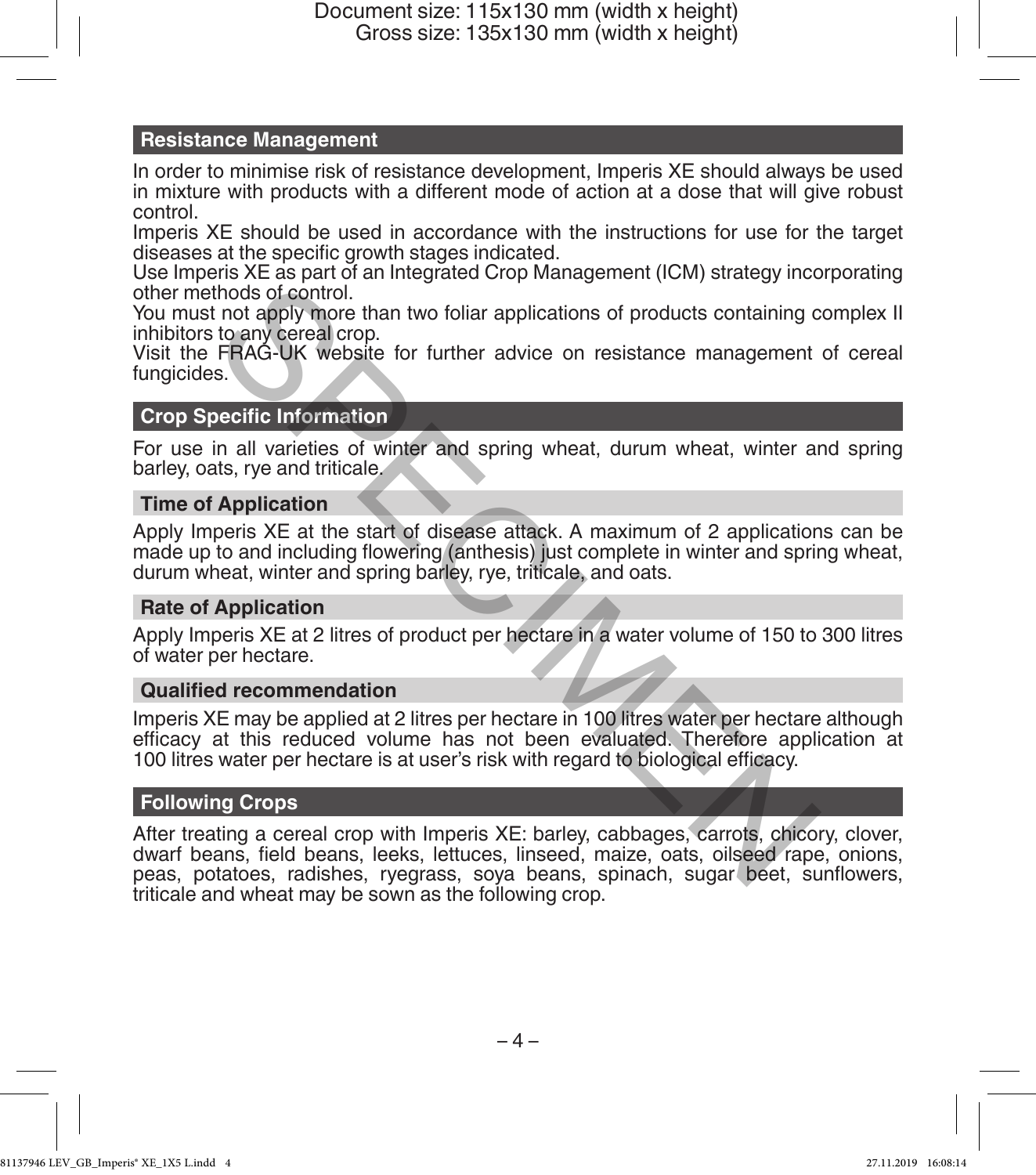### **Mixing and Application**

### **Mixing**

Half fill the spray tank with clean water and start agitation.

Shake the container well before use and pour in the required amount of product.

Rinse empty containers thoroughly and add rinsings to the spray tank.

Add the remainder of the water and continue agitation until spraying is complete.

When tank mixes are to be used, each product should be added separately to the spray tank, taking due note of any instructions given as to the order of mixing.

# **Application**

Apply as a MEDIUM spray, as defined by BCPC.

# **Compatibility**

For details of compatibilities contact your distributor, local BASF representative or the BASF Technical Services Hotline: 0845 602 2553 or visit our website on: www.agriCentre.basf.co.uk.

# **The following does not form part of the authorised label text.**

With many products there is a general risk of resistance developing to the active ingredients. For this reason a change in activity cannot be ruled out. It is generally impossible to predict with certainty how resistance may develop because there are so many crop and use connected ways of influencing this. We therefore have to exclude liability for damage or loss attributable to any such resistance that may develop. To help minimise any loss in activity the BASF recommended rate should in all events be adhered to.

Numerous, particularly regional or regionally attributable, factors can influence the activity of the product. Examples include weather and soil conditions, crop plant varieties, crop rotation, treatment times, application amounts, admixture with other products, appearance of organisms resistant to active ingredients and spraying techniques. Under particular conditions a change in activity or damage to plants cannot be ruled out. The manufacturer or supplier is therefore unable to accept any liability in such circumstances. All goods supplied by us are of high grade and we believe them to be suitable, but as we cannot exercise control over their mixing or use or the weather conditions during and after application, which may affect the performance of the material, all conditions and warranties, statutory or otherwise, as to the quality or fitness for any purpose of our goods are excluded and no responsibility will be accepted by us for any damage or injury whatsoever arising from their storage, handling, application or use; but nothing should be deemed to exclude or restrict any liability upon us which cannot be excluded or restricted under the provisions of the Unfair Contract Terms Act 1977 or any similar applicable law. Channel of the water and contained equation and the mapping to contain the manned than a MEDIUM spray, as defined by BCPC.<br>
He mixes are to be used, each product should be added separately to<br>
ing due note of any instructi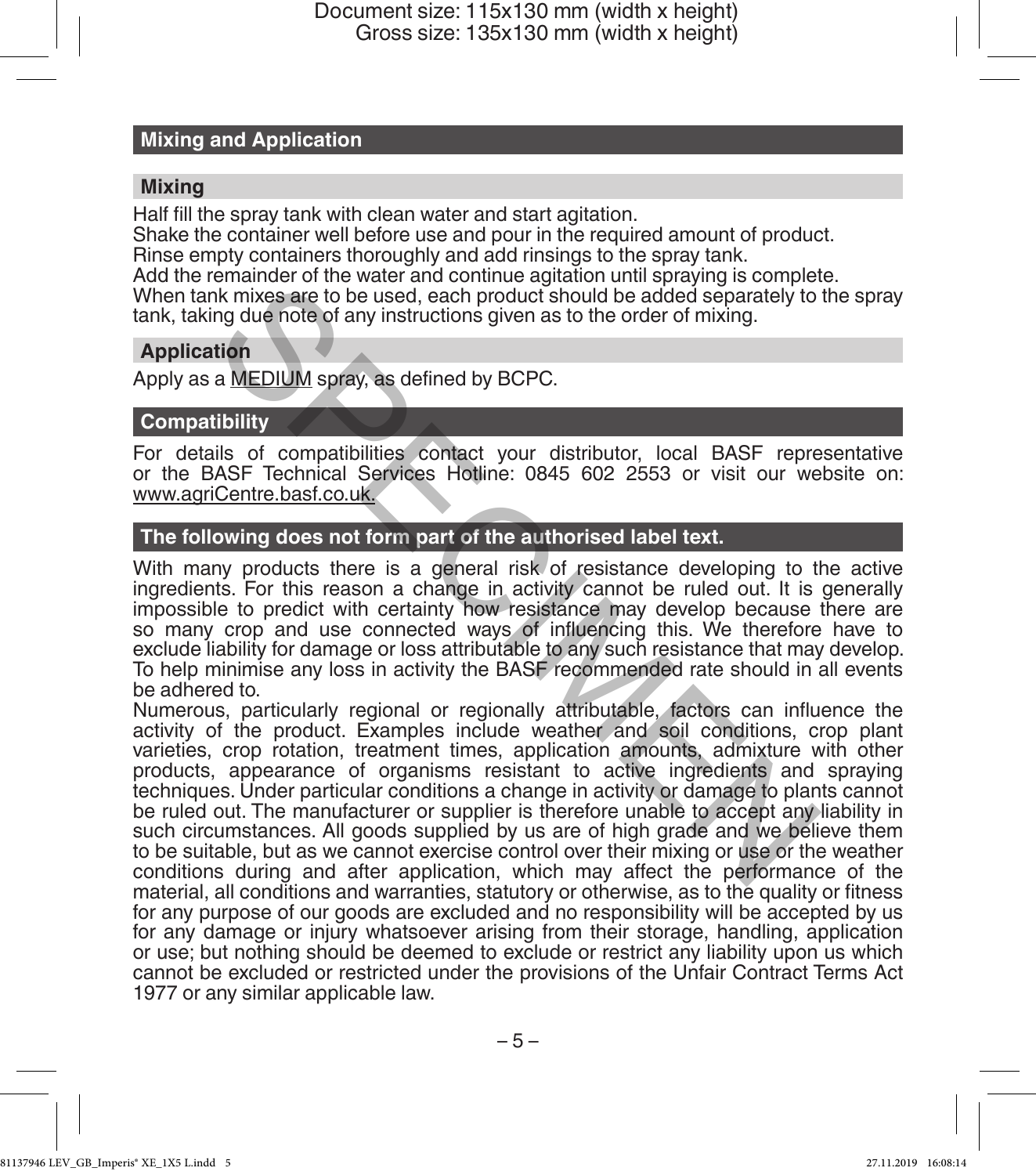# **Section 6 of the Health and Safety at Work Act**

# **Additional Product Safety Information**

The product label provides information on a specific pesticidal use of the product; do not use otherwise, unless you have assessed any potential hazard involved, the safety measures required and that the particular use has "off-label" approval or is otherwise permitted under the Plant Protection Product Regulations (EC) No 1107/2009.

The information on this label is based on the best available information including data from test results.

# **Safety Data Sheet**

To access the Safety Data Sheet for this product scan the QR code or use the weblink below:



bit.ly/Imperis\_XE\_sds Alternatively, contact your supplier.